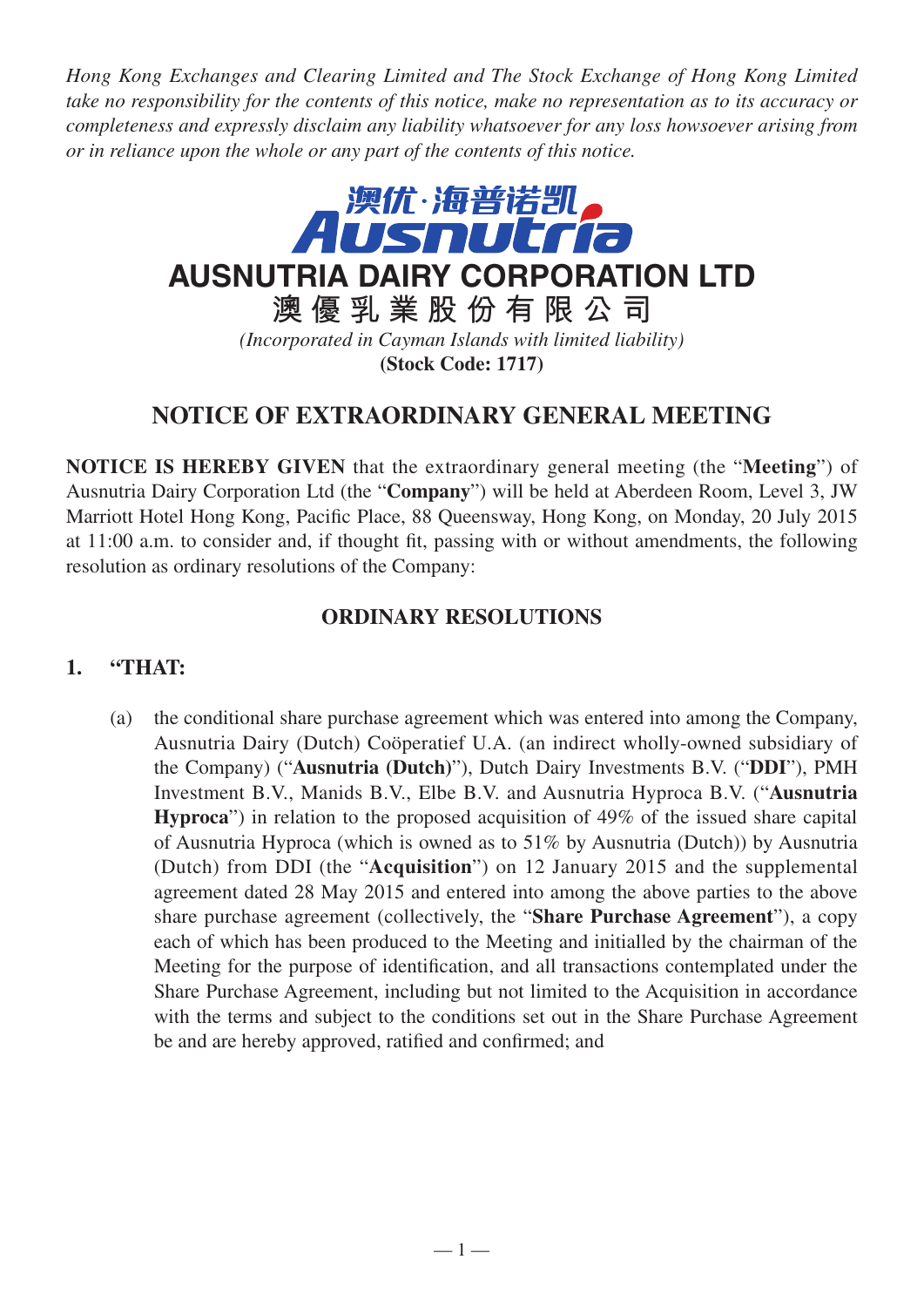(b) any one of the directors of the Company (the "**Directors**") be and are hereby authorised, for and on behalf of the Company, to take all steps necessary or expedient in his opinion to implement and/or give effect to the transactions contemplated by the Share Purchase Agreement including, but not limited to, the Acquisition, executing all other documents, instruments and agreements and doing all such acts and things deemed by him to be incidental to, ancillary to or in connection with the matters contemplated under the Share Purchase Agreement or agree to such amendments of the same as are in the opinion of such Director consider to be desirable and in the interests of the Company."

> By order of the board of Directors of **Ausnutria Dairy Corporation Ltd Yan Weibin** *Chairman*

Changsha City, the PRC, 30 June 2015

*Registered office:* Cricket Square Hutchins Drive P.O. Box 2681 Grand Cayman KY1-1111 Cayman Islands

*Principal Place of business in the PRC* 8th Floor, XinDaXin Building A No. 168 Huangxing Middle Road Changsha City, Hunan Province, the PRC *Principal Place of Business in Hong Kong:* Room 2101, Beautiful Group Tower 77 Connaught Road Central Hong Kong

*Principal Place of Business in the Netherlands* Burgemeester Falkenaweg 58-1 (8442LE), Heerenveen, the Netherlands